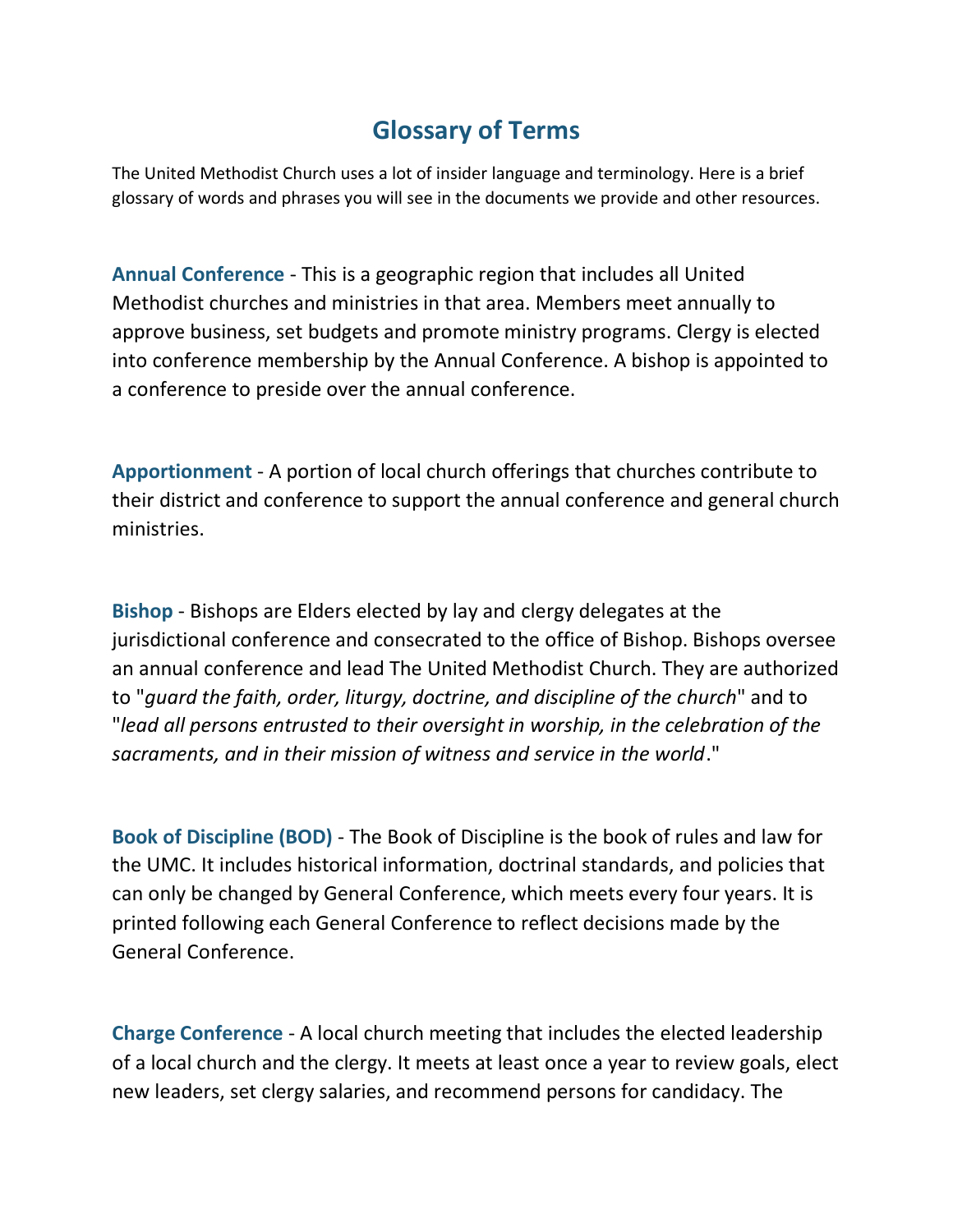District Superintendent fixes the date of charge conference and leads it. Only elected leadership votes at a charge conference.

**Church Conference** - A local church meeting where all church members vote on a matter presented to the local church. The BOD determines when a particular issue requires a church conference vote. All full, professing members of the church vote at a church conference.

**District Superintendent (DS)** - A DS is an Elder assigned by the Bishop to oversee and lead churches within a defined geographic area in an Annual Conference. They serve as extensions of the bishop's authority in all matters. There are 11 districts in the Texas Annual Conference.

**Elected Leader Groups** - These are the official elected leadership of Kingwood UMC as nominated by our nominations committee and approved by our charge conference. These groups are the Staff-Parish Relations Committee (SPRC), Trustees, Finance, Committee on Lay Leadership, and Board of Stewards.

**GCFA (The General Council on Finance and Administration)** - The GCFA is an elected group of laity and clergy that essentially serves as a Finance Committee for the entire UMC, which is called General CFA. There is also a CFA at the annual conference level.

**General Conference (GC)** - This is the main governing body for the UMC. It meets every four years (except in extreme circumstances like Covid19). It is made up of clergy and lay delegates from each annual conference across the world. GC is the only body authorized to speak on behalf of The United Methodist Church and establish or make any changes to the Book of Discipline.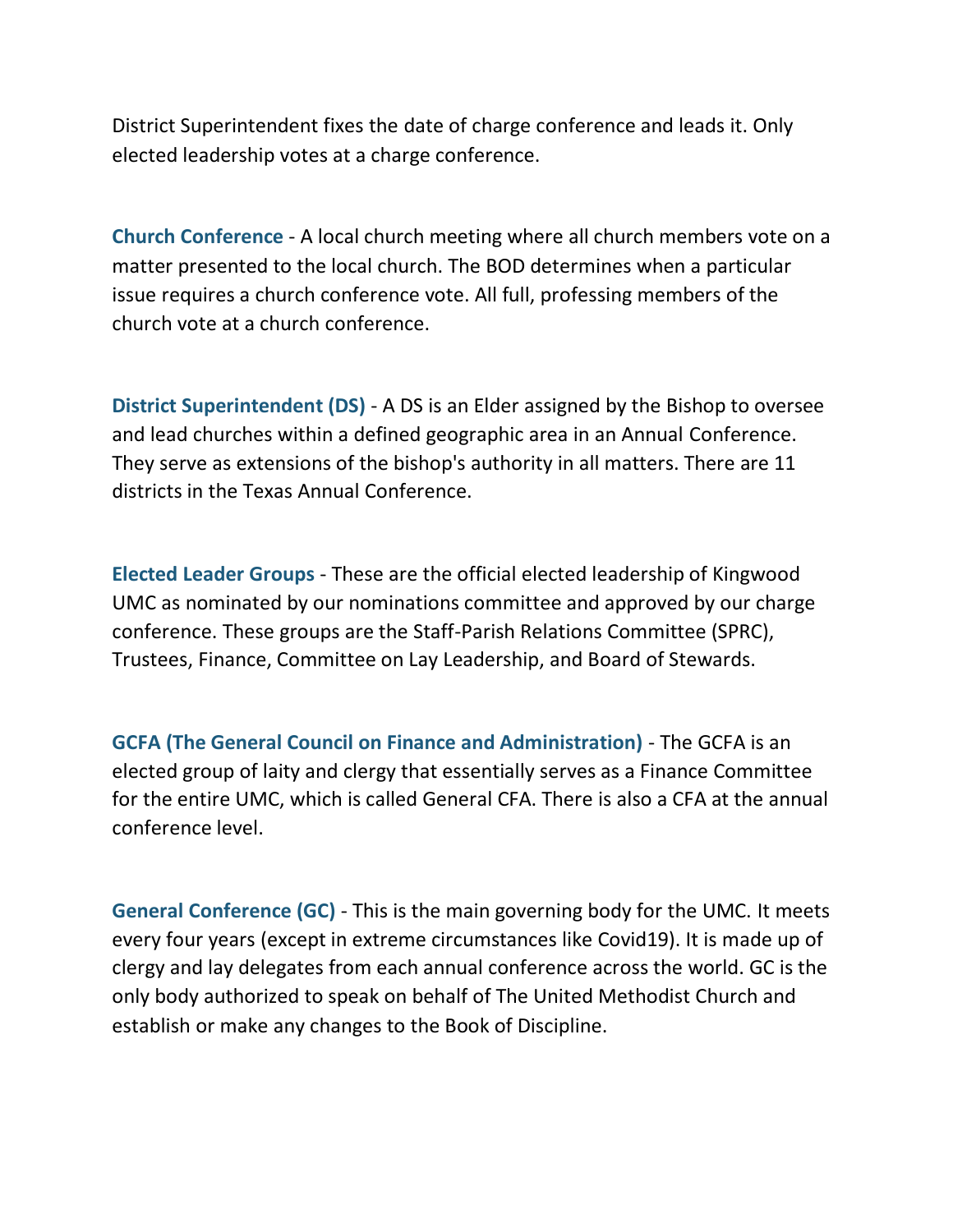**Global Methodist Church** - The newly formed traditional Methodist denomination launched on May 1, 2022. It was originally designed as an alternative to the ps-UMC (ps is post-separation). Most anticipated that General Conference would be convened to allow for amicable separation for those who would leave the UMC. The GMC has a transitional Book of Doctrines and Disciplines. It will have its first convening conference in 2023 to formally vote on adopting its inaugural Book of Doctrines and Disciplines as a denomination. More information can be found on their website:<https://globalmethodist.org/>

**Lay person** - A full, professing member of a local church that is not an ordained or licensed clergy.

**Judicial Council** - The Supreme Court of the UMC. They are made of 9 members with a mix of clergy and lay people. General Conference elects members of the Judicial Council. They are the full and final authority on any matter presented to them regarding the meaning and application of any issue in the Book of Discipline. They do not enforce adherence; they only offer rulings. Bishops are responsible for administering and following the rulings of the Judicial Council.

**Jurisdiction/Jurisdictional Conference (JC)** - A group of annual conferences within a geographical region in the United States. In the United States, there are five jurisdictions (North Central, Northeast, South Central, Southeast, and Western). The JC meets every four years after General Conference and consists of lay and clergy delegates elected from each annual conference in the Jurisdiction. Bishops are elected from among the clergy at each JC. Kingwood UMC is part of the South Central Jurisdiction.

**Post Separation United Methodist Church (ps-UMC)** - This is an unofficial designation used by various groups to describe what the United Methodist Church will most likely look like after a period of separation. Though there is much debate about the particular theological trajectory of a ps-UMC, Bishop Jones of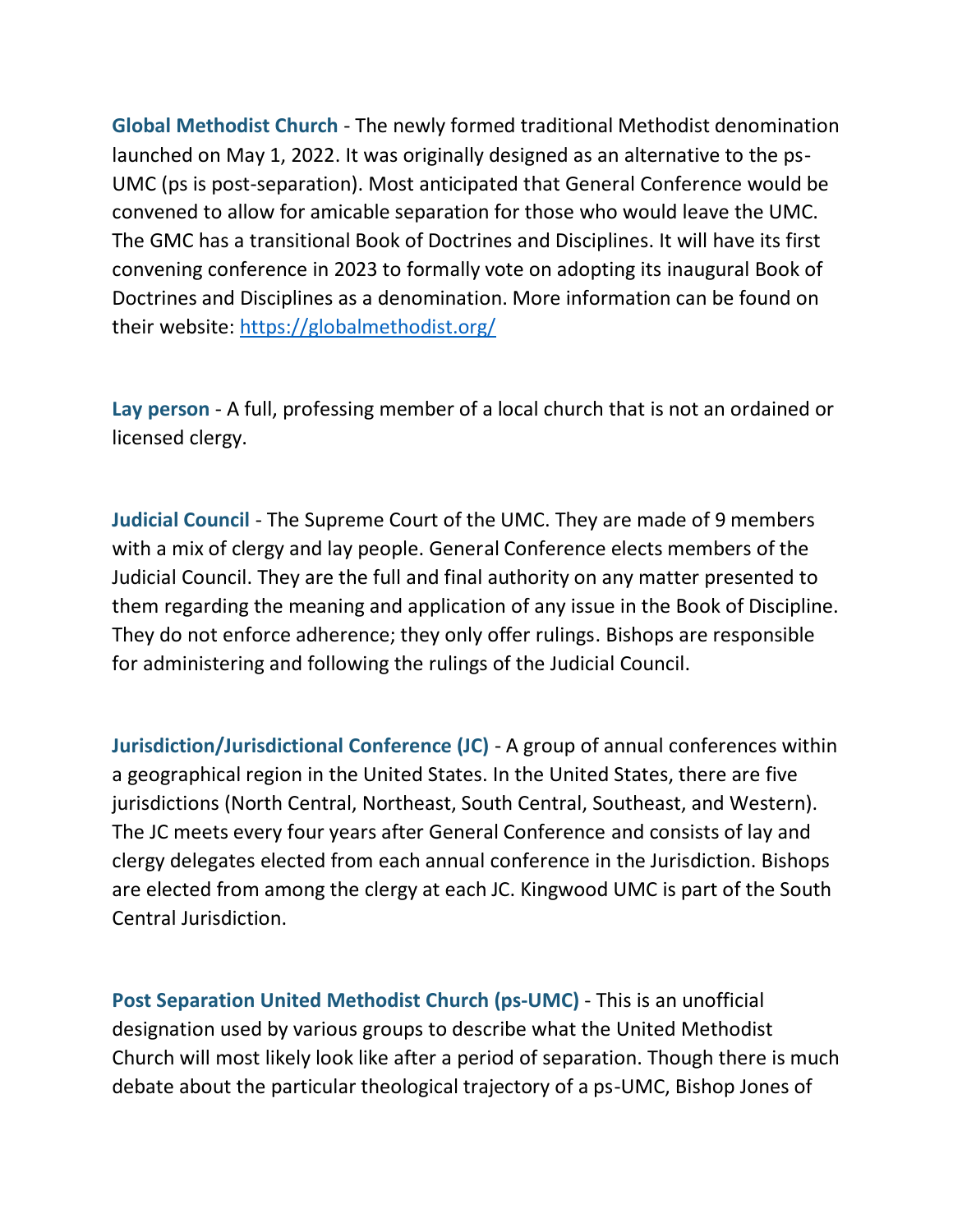the Texas Annual Conference suggests that after the departure of many traditionalist churches and pastor has said of the ps-UMC, "it will become more progressive, the only questions are how far and how fast."

**Reconciling Ministries Network (RMN)** - The progressive advocacy group within the UMC. From the RMN website, "Reconciling Ministries Network mobilizes, connects, and equips people across and beyond the United Methodist connection to work for the full and equitable participation of all LGBTQ+ people in the Church."

**Texas Annual Conference** - The Annual Conference that Kingwood UMC is in. This includes churches in Houston, up east Texas, and churches as far west as College Station.

**Trust Clause** - A statement included in The Book of Discipline of the UMC declaring the property and assets of a local United Methodist Church "in trust" for the United Methodist denomination. This means that KUMC does not own our property; we pay for it, maintain it and hold it "in trust" for the UMC.

**Unfunded Pension Liability** - The unfunded pension liability is the difference between the amount an annual conference has in cash assets to fund the pension of clergy before 1982 and any additional specific obligations any annual conference makes to clergy. Since 1982, clergy pensions have been deposited and administered directly through Wespath. If a local church leaves the UMC, they are asked to pay their share of this liability since they will no longer be contributing to the unfunded pension reserves of the Texas Annual Conference. Unfunded pension liability amounts are specific to each annual conference's situation and commitment to its clergy.